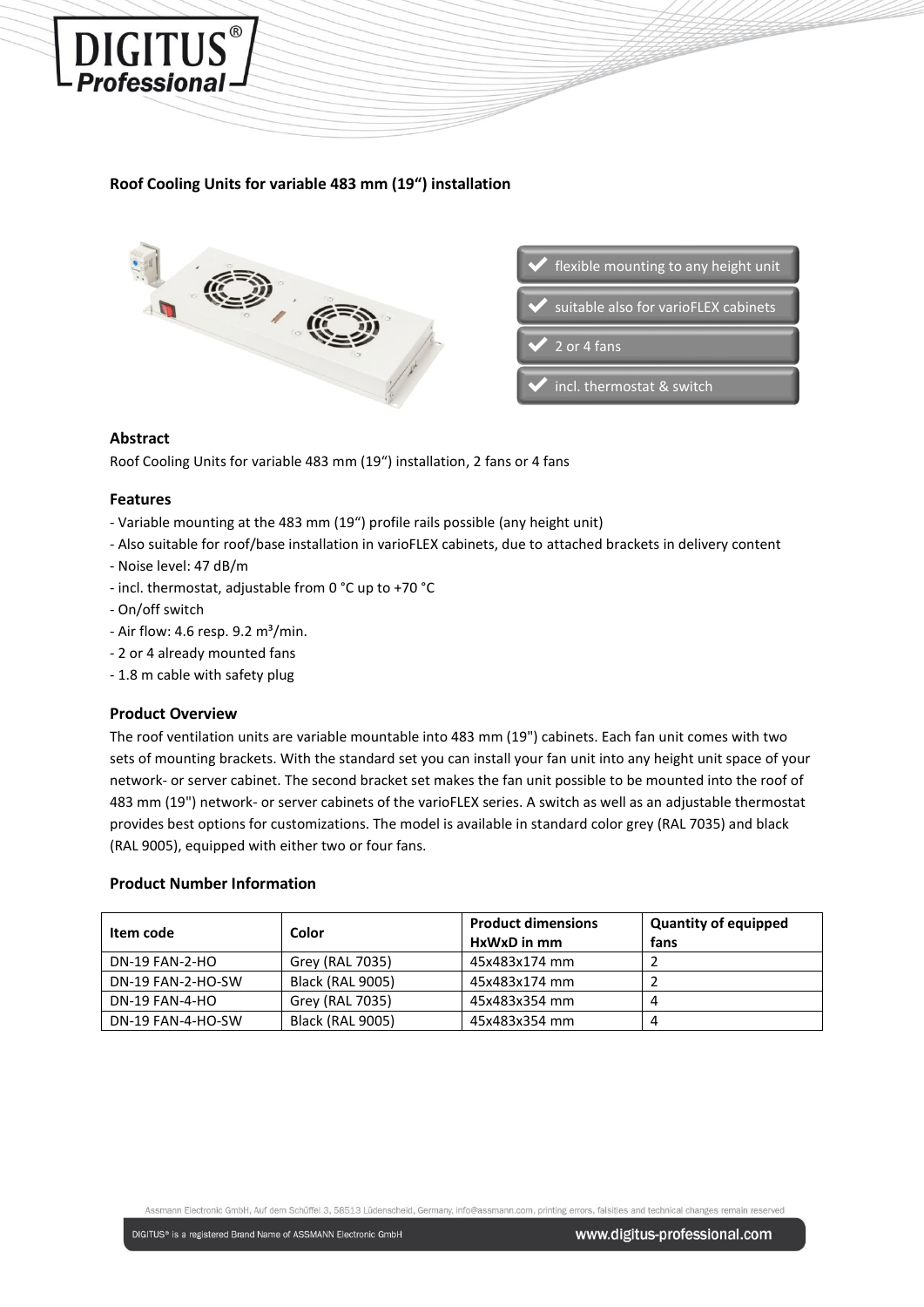

## **Product Images**

**DN-19 FAN-2-HO | equipped with mounting brackets for varioFLEX cabinets**



**DN-19 FAN-4-HO | equipped with mounting brackets for varioFLEX cabinets**



**Example of application | 483 mm (19") mounting and & roof mounting varioFLEX**



Assmann Electronic GmbH, Auf dem Schüffel 3, 58513 Lüdenscheid, Germany, info@assmann.com, printing errors, falsities and technical changes remain reserved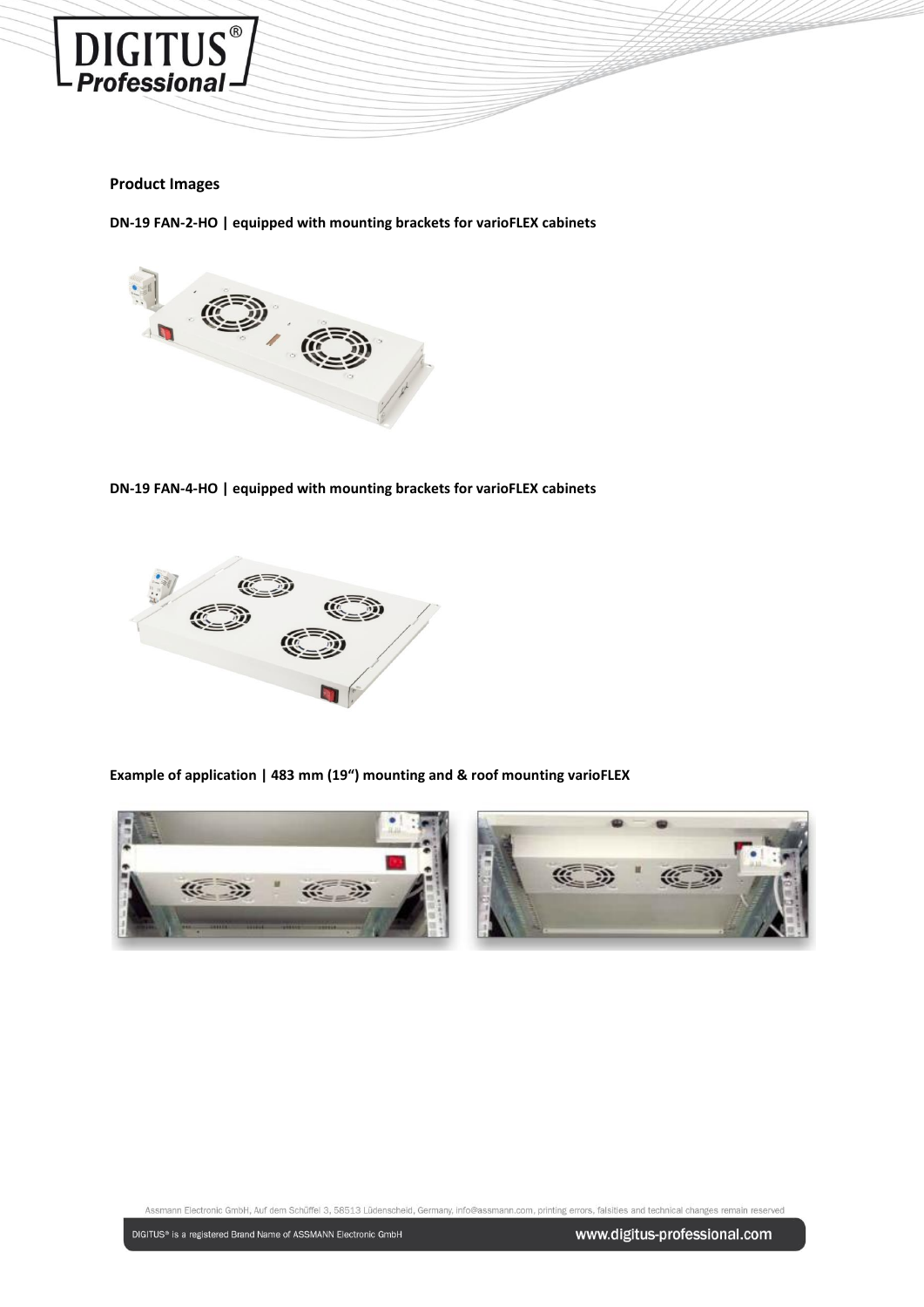

DIGITUS<sup>®</sup>

**DN-19 FAN-2-HO | equipped with mounting brackets for varioFLEX cabinets**